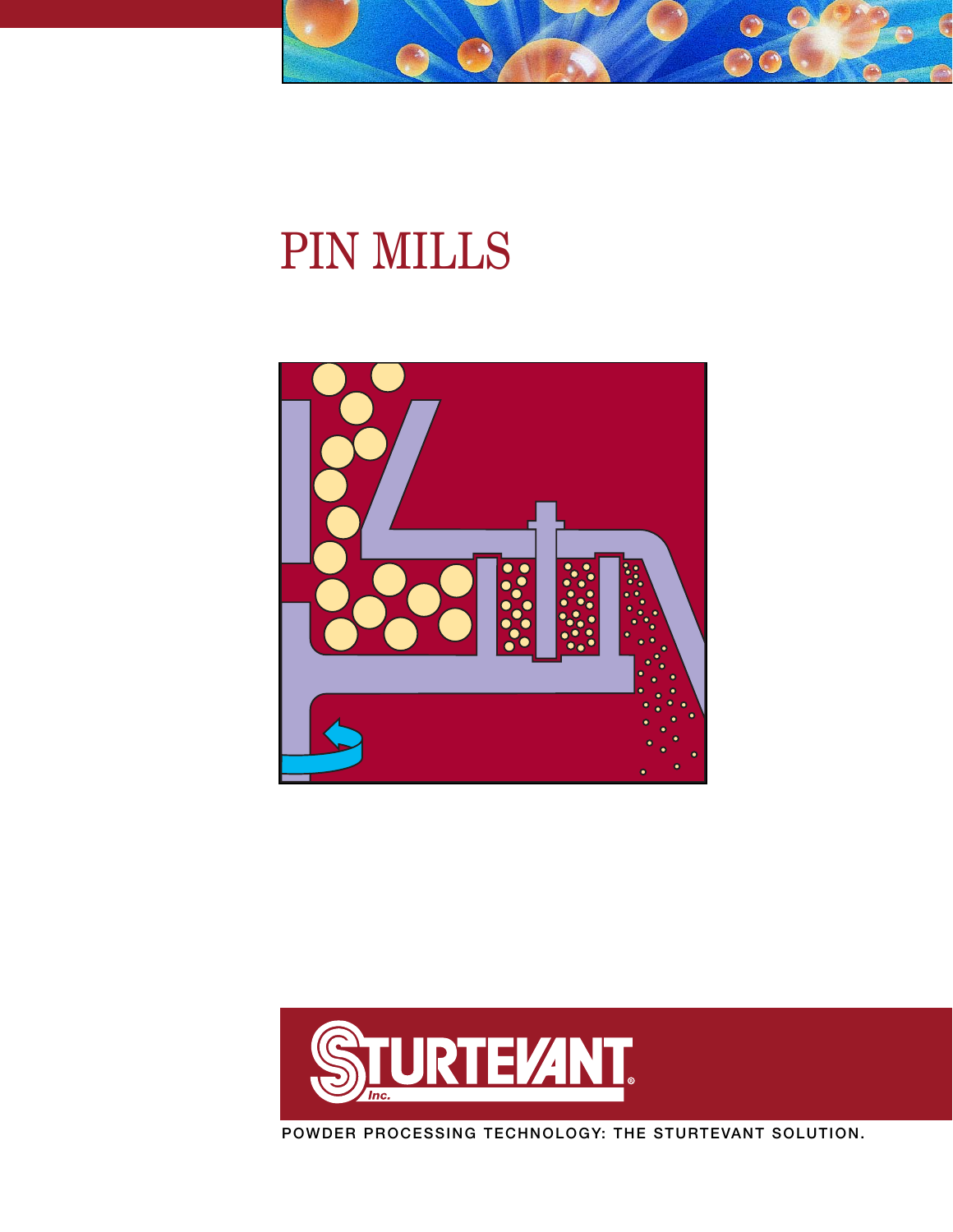# **STURTEVANT PIN MILLS**

# **THINK VERSATILE. THINK STURTEVANT.**

**D**esigned to use varying degrees of<br> **D**impact and agitation to process your materials, Sturtevant Pin Mills are among the most versatile equipment available in the materials processing industry. From highimpact grinding at tip speeds of 45,000 feet per minute to controlled, slower RPM mixing and blending, Sturtevant Pin Mills are easy to operate, highly reliable, safe and simple to adapt for your application.

- Various internal components are available to custom-design the Pin Mill to your process.
- Multiple sealing options can accommodate your controlled atmosphere.
- Optional bearing columns allow the Pin Mill to operate with either your pressure pneumatic or gravity feeding system.
- Different materials of construction and finishes allow the Pin Mill to meet your sanitary standards.
- Grinding components can be provided with special wear-resistant or corrosionresistant surfaces to process abrasive or corrosive liquids or solids.

Ultra-sanitary pin mill for pharmaceutical R&D project

Sturtevant Pin Mills offer an easymaintenance, low-cost solution for:

- Size reduction
- Deagglomeration
- **Defiberization**
- Densification
- **Fluffing**
- **Mixing**
- **Blending**
- **Dispersion** or homogenization

Whether liquids, solids or flowable combinations.



300-H.P. pin mill for wet corn milling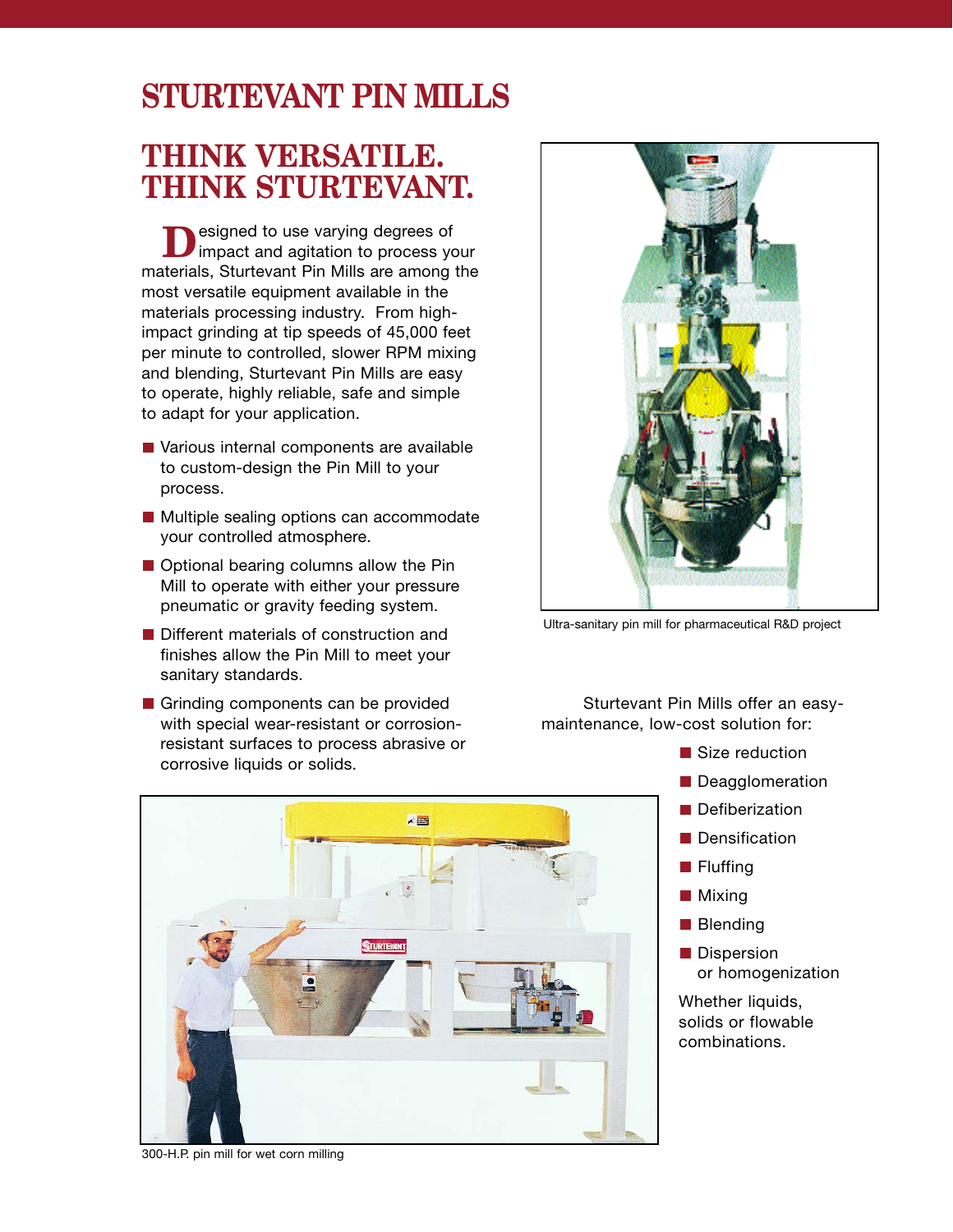### **FEATURES**

Sturtevant Pin Mills combine simple design and Sturtevant dependability, applying centrifugal force to generate the energy for impact. These mills allow uniform size reduction, greater energy-efficiency, less wear and tear of equipment, along with these distinct features:

- $\blacksquare$  Free impact, no attrition
- No screen to clog
- High throughput per H.P.
- Handles liquids or solids
- Simple construction
- Easy to clean
- $\blacksquare$  Blow-through capability
- **Low temperature rise**
- Compact installation dimensions



### **BENEFITS**

Adaptable to a variety of applications and materials, Sturtevant Pin Mills are available in carbon steel, stainless steel and many other materials of construction. These proven performers provide specific processing solutions for a wide range of needs in the chemical, food, pharmaceutical, grain milling and mineral industries:

#### **External bearing column**

- **Fast, easy maintenance**
- $\blacksquare$  Isolates bearings from material to avoid contamination

#### **Oil or grease lubrication**

■ Optimum lubrication for specific application prevents premature bearing failure and reduces maintenance costs

#### **Completely sealed construction**

- **Allows in-line controlled atmosphere grinding** or mixing, so you don't need extraordinary, expensive separate processing steps
- Kind to operating environment, no dust

#### **Robust design**

Gives you longer equipment life, reducing maintenance and replacement costs

#### **Makes product homogeneous**

**Improves your product quality** 

#### **No internal screens**

- No blinding, so your machine runs continuously
- No need to shut down machine to clean screen, saving you maintenance time and money

Industrial-duty pin mill for fine chemical size reduction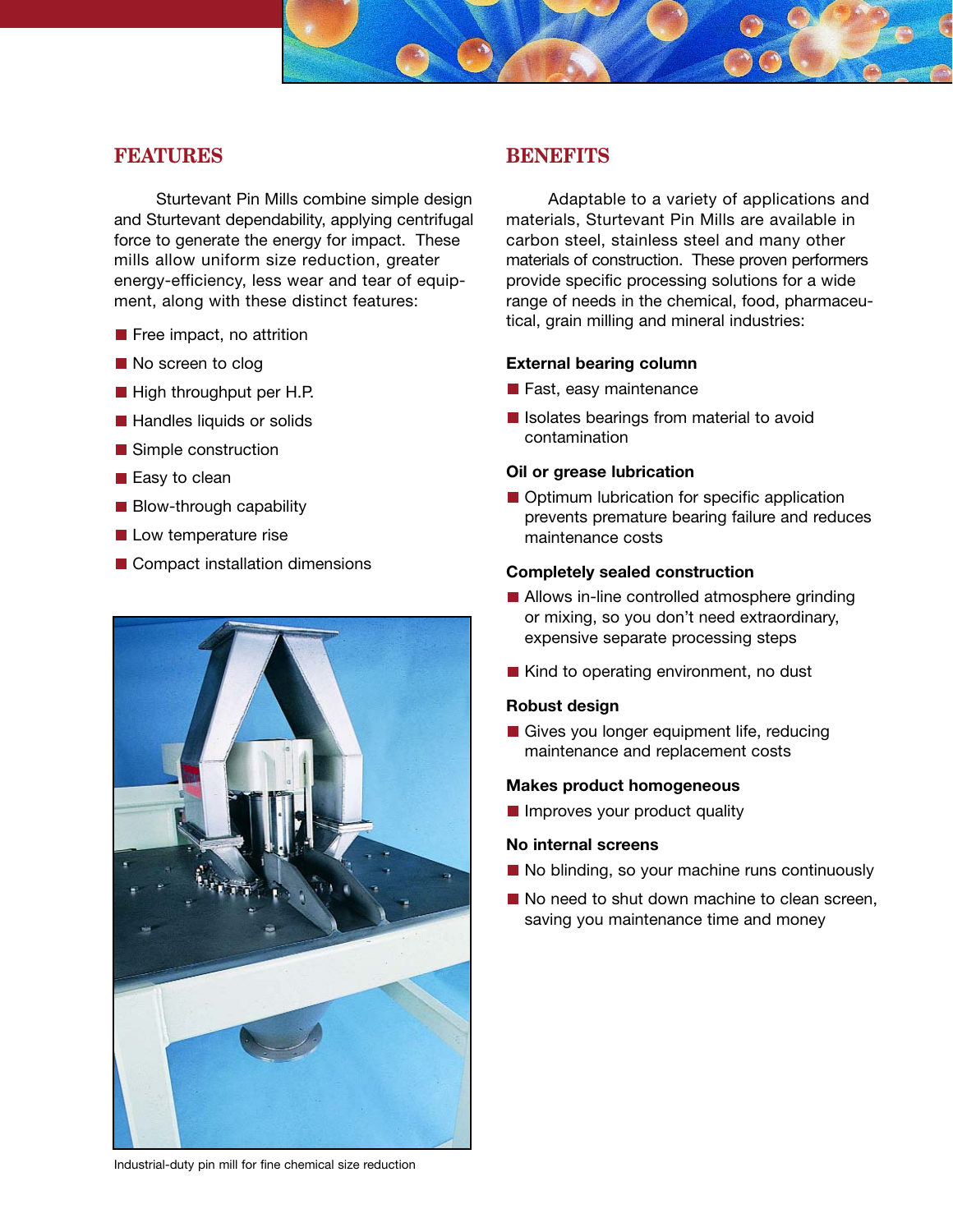

**SINGLE-FEED INLET TRANSITION**

**BEARING COLUMN** Easily accessible for maintenance

## **HOW IT WORKS**

Materials are fed to the single-feed inlet which divides the stream to pass on either side of the external bearing column. These two streams drop onto the turning rotor plate. Centrifugal force drives the material out to the periphery of the rotor plate where it is acted upon by the selected pins or impactors. In this zone, the material is subjected to multiple impacts as it passes through the maze of pins or blocks which results in size reduction, or high-intensity mixing. The force imparted to the material is controlled by the speed of the rotor. For maximum energy,

the rotor speed would be high; for more gentle handling, low rotational speeds are selected. The rotor speed can be controlled by sheave changes, manual adjustment, or variable frequency controller. After passing through the impact zone, the material discharges from the hopper cone in a vortex configuration.



**ROTOR PLATE** Designed using latest CAD and finite element analysis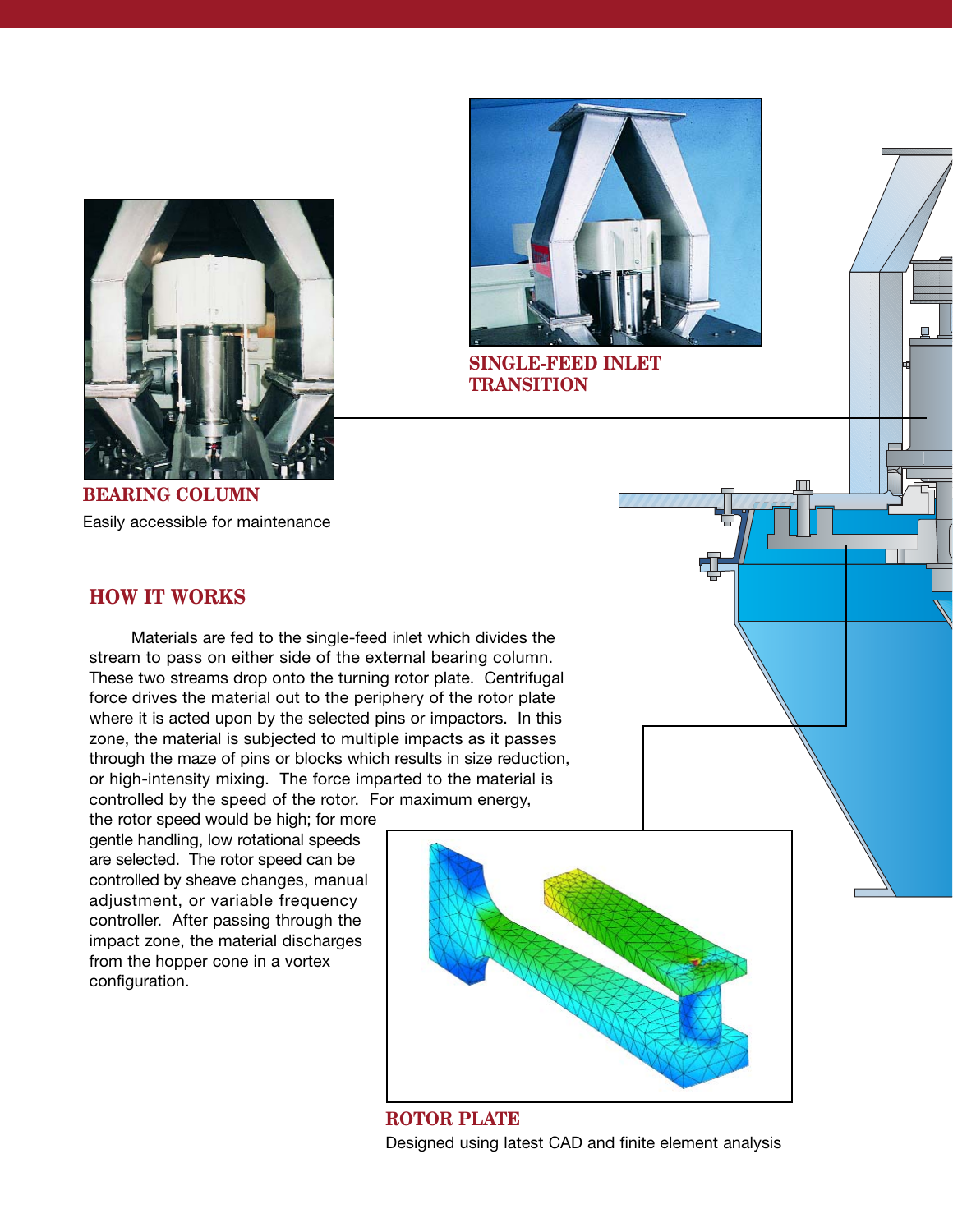

For use in gravity feed installations, eliminating complex air recirculation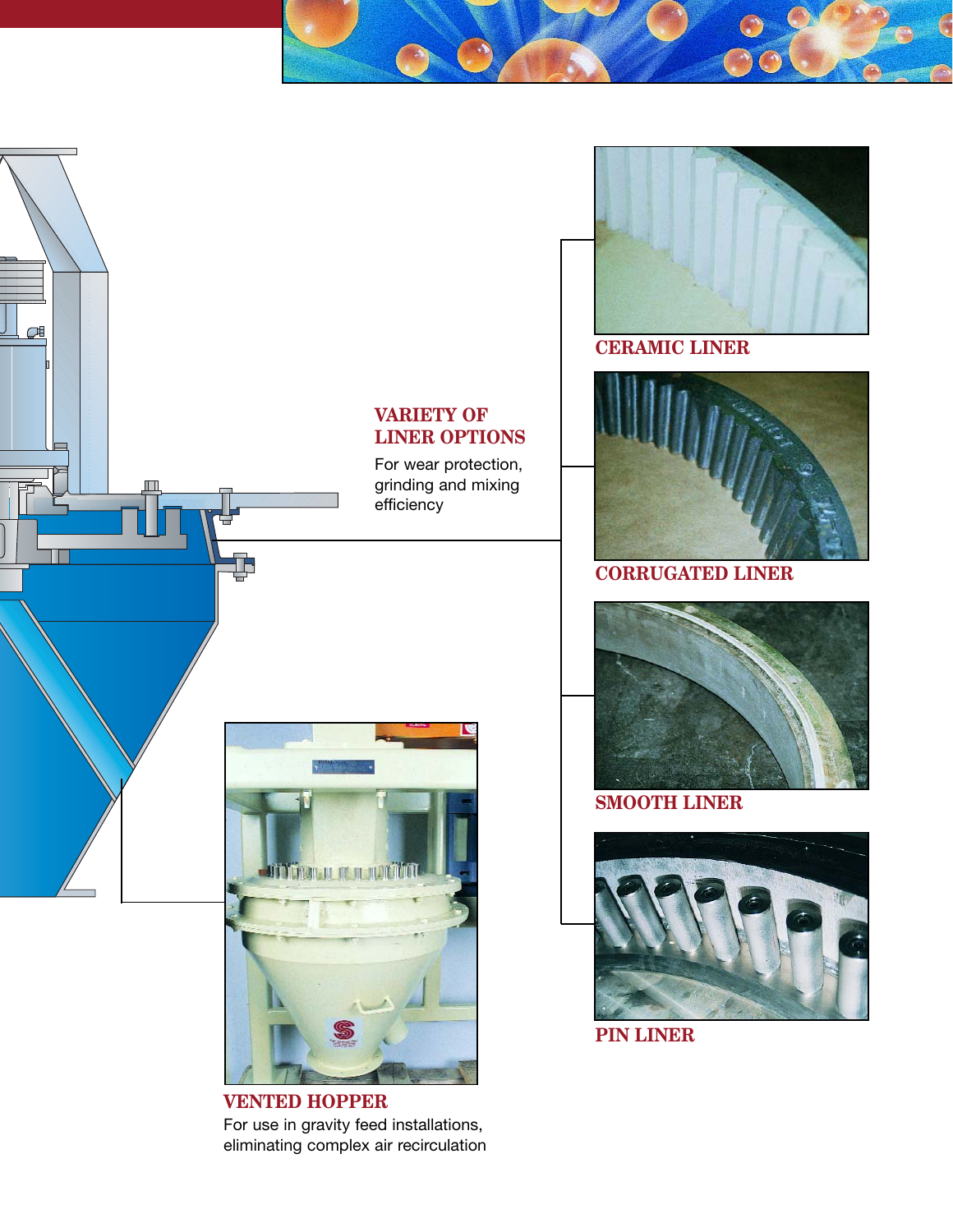## **ROTORS**

At the "heart" of the pin mill is the rotor to which the pins or blocks are affixed. Factors affecting performance of the pin mill include:

- Rotational speed, which directly relates to tip speed
- Diameter, which also affects tip speed and therefore impacts energy
- $\blacksquare$  The number and orientation of pins or blocks

The intermeshing pin design subjects material for size reduction to multiple shattering blows as material negotiates the maze of pins. The block rotor reduces the number of blows, but creates high-exit velocity for shattering materials against the impact wall liner.

For mixing, the speed of the rotor may be reduced, and a smooth impact wall liner employed to avoid product degradation, while creating sufficient turbulence to produce a homogeneous blend. In this way, controlled energy is directly and efficiently applied to the product.



**NON-INTERMESHING PIN ROTOR**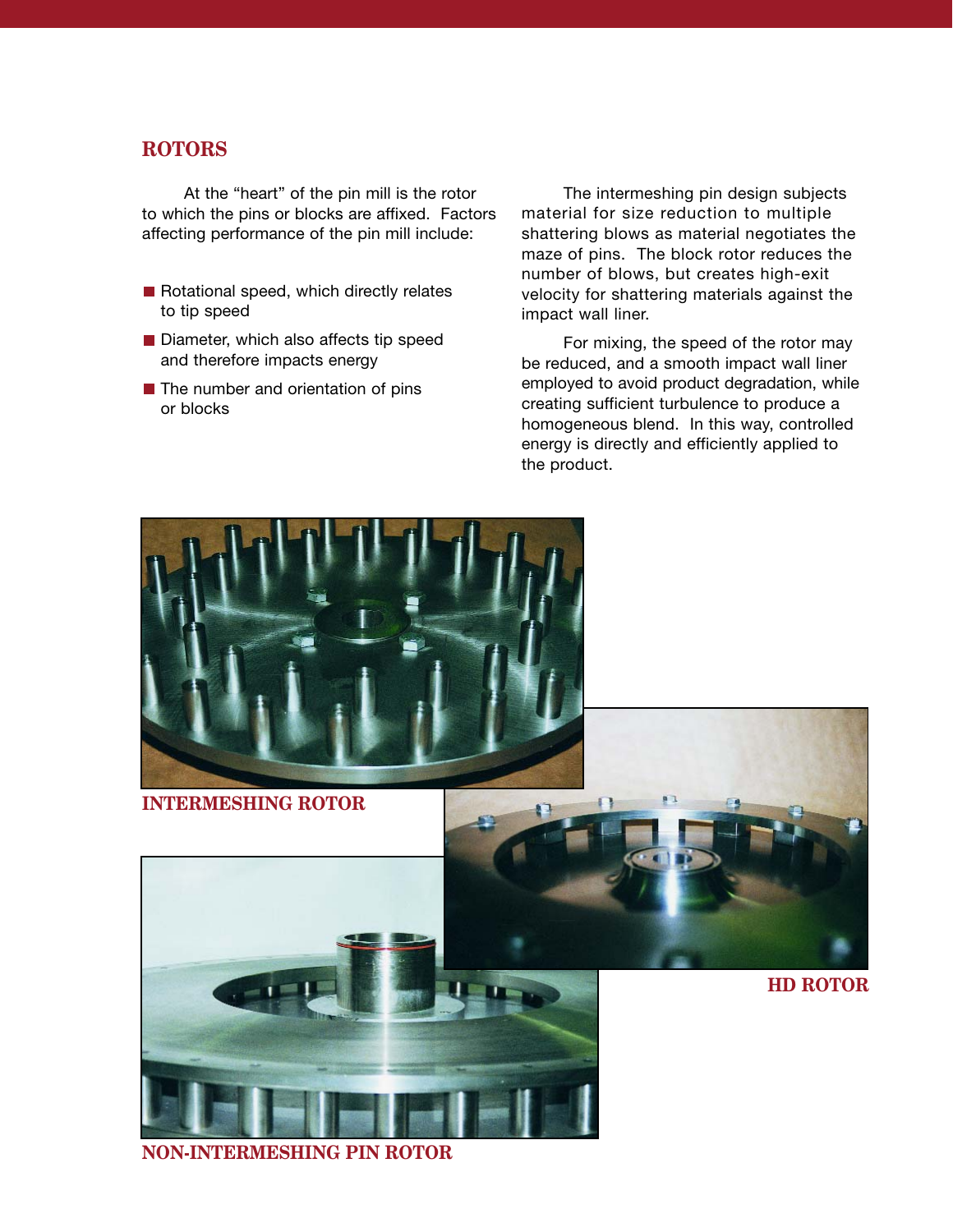

# **CAPACITIES**

Sturtevant Pin Mills range in size from 5 horsepower to 300 horsepower. Designed to reduce energy consumption, Sturtevant Pin Mills combine economy with precision performance delivering throughput rates of up to 100 tons per hour:

| <b>MODEL</b>                | MAX. H.P. | <b>CAPACITY</b> | <b>LENGTH</b> | <b>WIDTH</b> | <b>HEIGHT</b> | <b>WEIGHT</b> |
|-----------------------------|-----------|-----------------|---------------|--------------|---------------|---------------|
| <b>SERIES</b>               |           |                 |               |              |               |               |
| <b>Simpactor</b>            |           |                 |               |              |               |               |
| 3                           | 25        | 4 TPH           | 54"           | 26"          | 52"           | 1,000 lbs.    |
| 6                           | 150       | <b>30 TPH</b>   | 72"           | 36"          | 70"           | 3,700 lbs.    |
| 40                          | 300       | <b>60 TPH</b>   | 96"           | 60"          | 102"          | 10,000 lbs.   |
| <b>High-Intensity Mixer</b> |           |                 |               |              |               |               |
| 3                           | 15        | 8 TPH           | 54"           | 26"          | 52"           | 1,000 lbs.    |
| 6                           | 60        | <b>30 TPH</b>   | 72"           | 36"          | 70"           | 2,500 lbs.    |
| 40                          | 200       | <b>100 TPH</b>  | 96"           | 60"          | 102"          | 8,500 lbs.    |